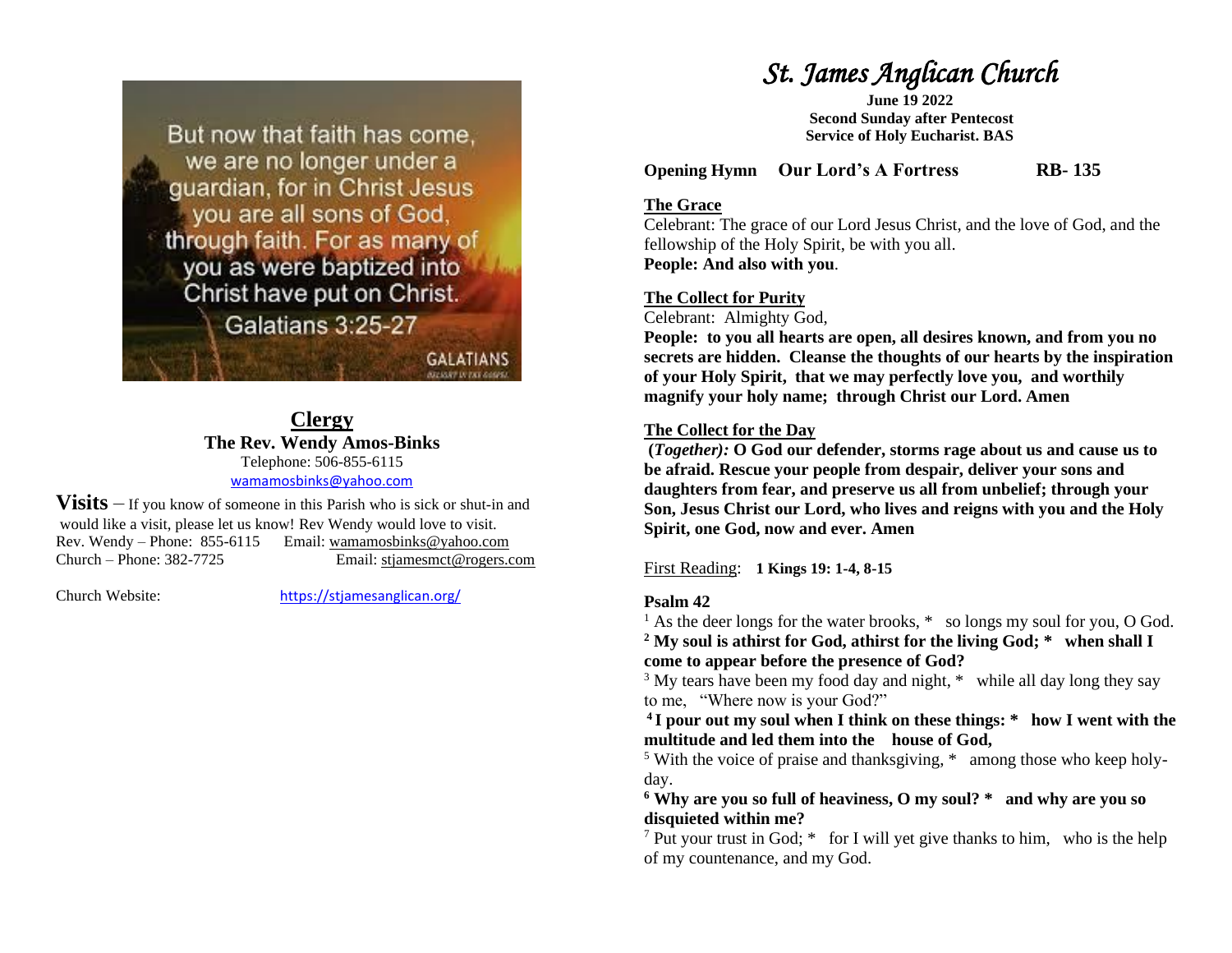**<sup>8</sup>My soul is heavy within me; \* therefore I will remember you from the land of Jordan, and from the peak of Mizar among the heights of Hermon.** 

<sup>9</sup>One deep calls to another in the noise of your cataracts; \* all your rapids and floods have gone over me.

**<sup>10</sup> The Lord grants his loving-kindness in the daytime; \* in the night season his song is with me, a prayer to the God of my life.** 

<sup>11</sup> I will say to the God of my strength, "Why have you forgotten me?  $*$  and why do I go so heavily while the enemy oppresses me?"

**<sup>12</sup>While my bones are being broken, \* my enemies mock me to my face;**  <sup>13</sup> All day long they mock me  $*$  and say to me, "Where now is your God?" **<sup>14</sup> Why are you so full of heaviness, O my soul? and why are you so disquieted within me?** 

<sup>15</sup> Put your trust in God;  $*$  for I will yet give thanks to him, who is the help of my countenance, and my God.

**(Together): Gracious God, in the night of distress we forget the days of sun and joy. Even when we do not know your presence, preserve us from the dark torrent of despair. We ask this in the name of Jesus Christ our Lord. Amen**

|                | Second Reading Galatians 3: 23-29     |               |
|----------------|---------------------------------------|---------------|
|                | Gradual Hymn: Lead Us Heavenly Father | <b>RB-268</b> |
| <b>Gospel:</b> | <b>Luke 8: 26-39</b>                  |               |

**Sermon**

#### **The Apostles' Creed**

Celebrant: Let us confess the faith of our baptism, as we say, **People: I believe in God, the Father almighty, creator of heaven and earth. I believe in Jesus Christ, his only Son, our Lord. He was conceived by the power of the Holy Spirit and born of the Virgin Mary. He suffered under Pontius Pilate, was crucified, died, and was buried. He descended to the dead. On the third day he rose again. He ascended into heaven, and is seated at the right hand of the Father. He will come again to judge the living and the dead. I believe in the Holy Spirit, the holy catholic Church, the communion of saints, the forgiveness of sins, the resurrection of the body, and the life everlasting. Amen.**

## **Church News**



**Farewell to Mike and Mary Prangnell Tea Party – Sunday, June 26 after the service***. Hats and other finery – yes!, but not required. Please note change of date to Sun, June 26.*

**Masks at St James now optional** - After a brief discussion at Vestry, it was decided that we will follow Christ Church Cathedral's example and make the wearing of masks at St James optional.

**Holy Communion –** for now, we will continue with 'bread only', abiding by the recommendation of our Bishop.

**St James Yard and Plant Sale – Saturday** June 25. We need volunteers to help with this event. If you have donations, please call Loretta 854-5499 or Denise – 854-3118.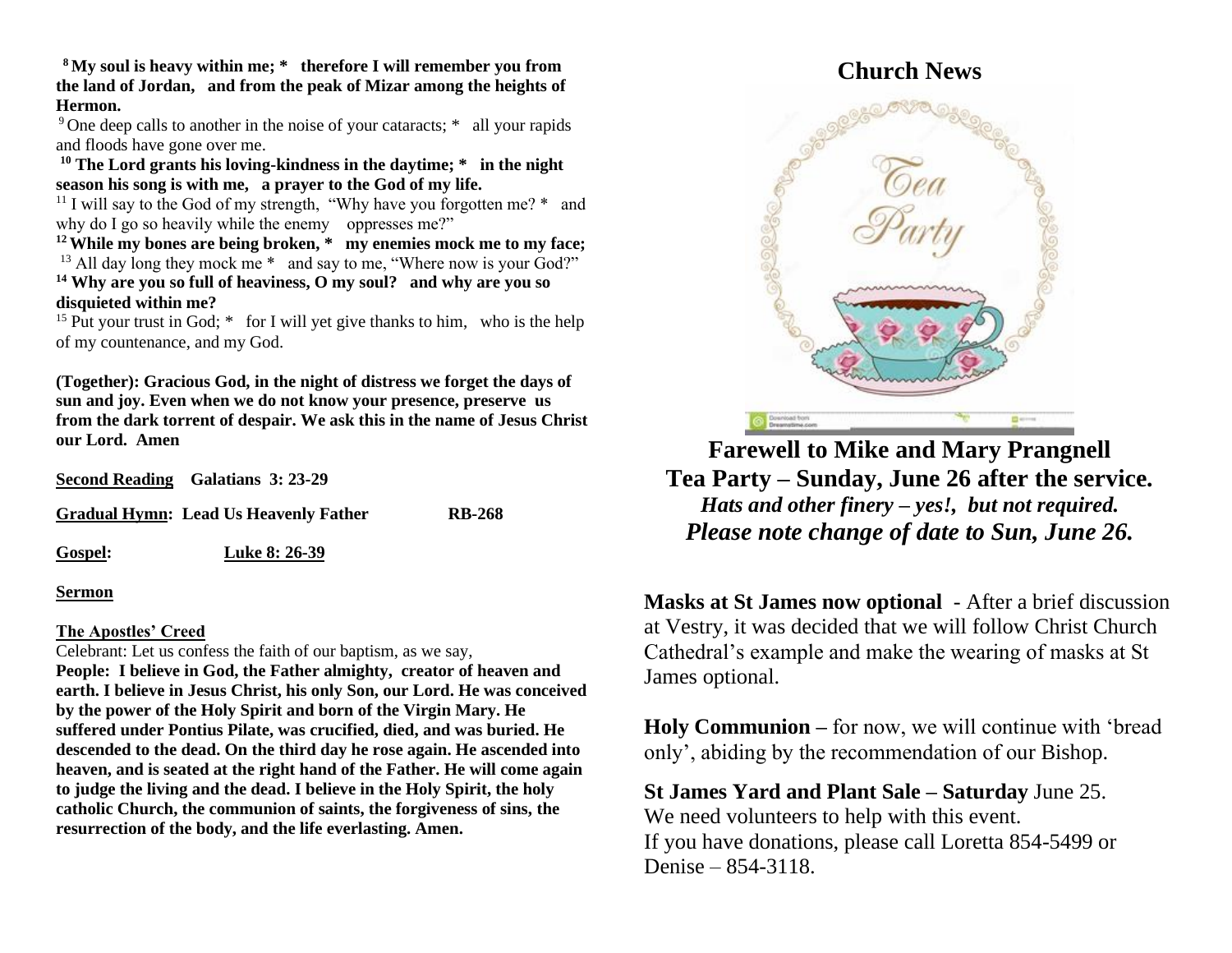## **Church News Next Vestry Meeting – Today Sunday, June 19 after the service. Note change of date.**

**Singing and Sizzling (BarBQ) Moncton churches St George, St Philip, St Andrew, St James, St Mary's Sunday, July 24 – 4:00 pm Bring your own chair Location TBA Looking forward to fun and fellowship!**

**Current Food Bank Needs are** - **Canned vegetables Peanut butter Cheese Whiz**

.

We take our offerings to the food bank after the first Sunday of the month.Our support to the Moncton Food Bank is so greatly appreciated. Thanks!

**Prayer Shawls Available –** Please ask if you would like a prayer shawl to give to someone. Rev Wendy or Loretta.

**Communtiy Breakfast – We need socks, men's underwear, jackets, clean hoodies, hats, gloves, socks for our monthly breakfast at St Georges. Thanks for your continued generosity! Our next Breakfast will be Sat. July 16. Please let us know if you would like to volunteer!**

## *Prayers of the People* **Second Sunday after Pentecost**

Priest: O God our Shepherd, you spread a table before us and reassure our hearts with your guiding care: Hear our prayers for all your people, as we say, the Lord is our shepherd**; we shall not be in want.** 

Reader 1: Loving God, you have given your people the confidence to come before you through the new and living way that Jesus Christ has opened for us. Grant your church grace to provoke one another to love and good deeds, encouraging one another in Christ. In the church we pray for David our Archbishop, Brent our Archdeacon, Wendy our Priest and all in leadership roles. May they lead us to understand the love of Jesus and His message. Bless your Church and her members as we labour in your vineyard, that we may be fruitful, as we live our lives in a manner worthy of the gospel, and live faithfully in your loving presence. You know your own and your own know you, good Shepherd of the sheep: Guide the Church in gentleness and peace, that we may obey your commandment to love one another and live out that love in truth and action. The Lord is our shepherd; **we shall not be in want.**

Reader 2: The rejected stone has become the cornerstone for the whole world's salvation, the power and name for all healing: Be present, O God, among our leaders and with those who exercise authority for the nations of the world, that they may guide us along right pathways for your Name's sake. The Lord is our shepherd; **we shall not be in want.**

Reader 3: You have given your life for the protection of your people: Open our eyes to see our brothers' and sisters' need throughout the world, and then empower us to respond with generous help. The Lord is our shepherd; **we shall not be in want.**

Reader 4: The Spirit that you have given us is alive in this community: Revive our souls that we may abide in Christ, lay down our lives for one another, and lie down in green pastures beside the still waters of fellowship and reconciliation. The Lord is our shepherd; **we shall not be in want.**